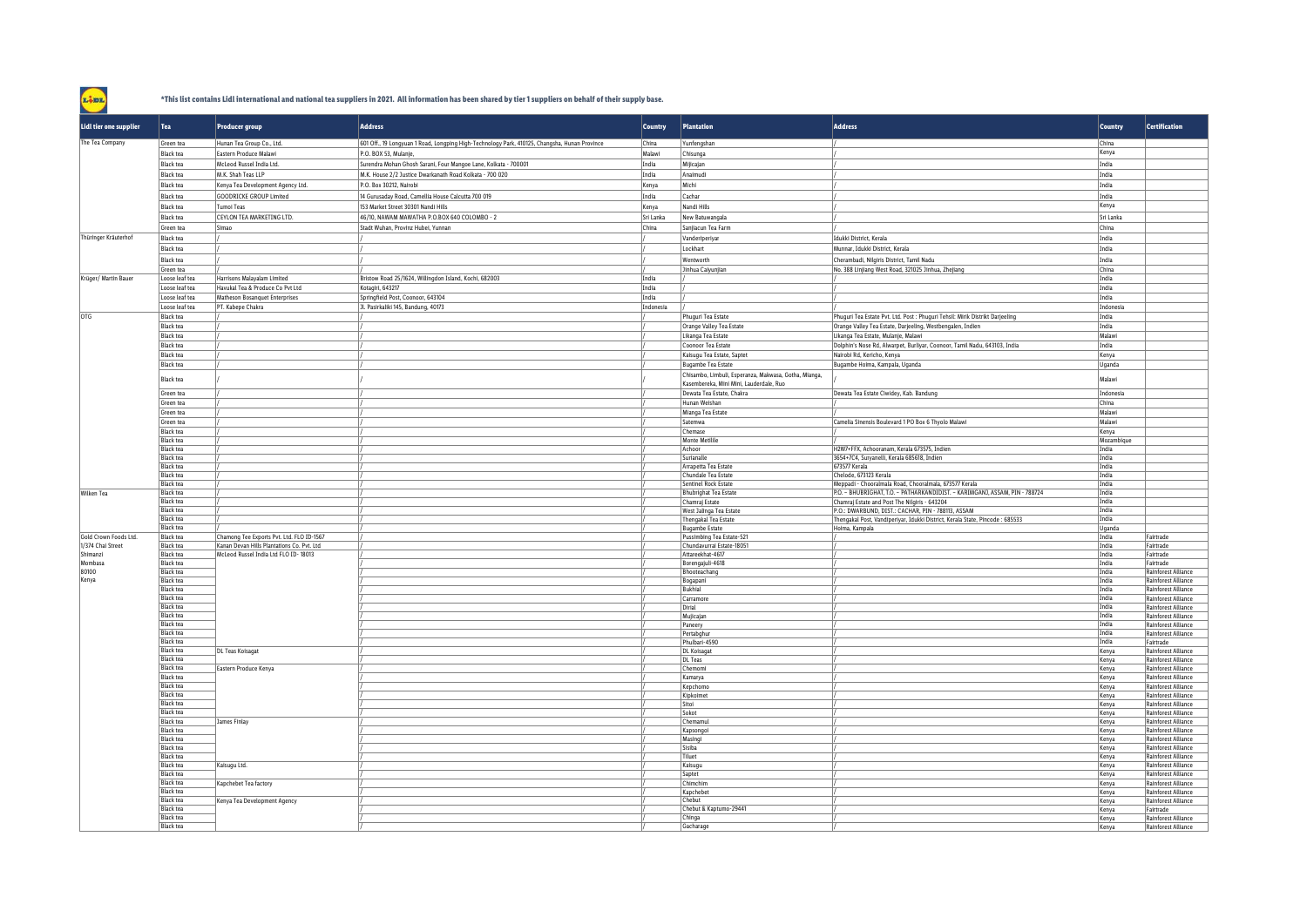| Gold Crown Foods Ltd. | <b>Black tea</b> | Kenya Tea Development Agency           |  | Gacharage-4678                                        | Kenya          | Fairtrade                                         |
|-----------------------|------------------|----------------------------------------|--|-------------------------------------------------------|----------------|---------------------------------------------------|
|                       | <b>Black tea</b> |                                        |  | Gachege                                               | Kenya          | Rainforest Alliance                               |
|                       | <b>Black tea</b> |                                        |  | Gathangariri                                          | Kenya          | Rainforest Alliance                               |
|                       | <b>Black tea</b> |                                        |  | Gathuthi                                              |                | Rainforest Alliance                               |
|                       |                  |                                        |  |                                                       | Kenya          |                                                   |
|                       | <b>Black tea</b> |                                        |  | Gathuthi-33659                                        | Kenya          | Fairtrade                                         |
|                       | <b>Black tea</b> |                                        |  | Gatunguru                                             | Kenya          | Rainforest Alliance                               |
|                       | <b>Black tea</b> |                                        |  | Githambo                                              | Kenya          | Rainforest Alliance                               |
|                       | <b>Black tea</b> |                                        |  | Gitugi                                                | Kenya          | Rainforest Alliance                               |
|                       | <b>Black tea</b> |                                        |  | Imenti                                                | Kenya          | Rainforest Alliance                               |
|                       | <b>Black tea</b> |                                        |  | Imenti-4679                                           | Kenya          | Fairtrade                                         |
|                       | <b>Black tea</b> |                                        |  | Jamji                                                 | Kenya          | Rainforest Alliance                               |
|                       | <b>Black tea</b> |                                        |  | Kaqwe                                                 |                | Rainforest Alliance                               |
|                       |                  |                                        |  |                                                       | Kenya          |                                                   |
|                       | <b>Black tea</b> |                                        |  | Kangaita                                              | Kenya          | Rainforest Alliance                               |
|                       | <b>Black tea</b> |                                        |  | Kanyenyaini                                           | Kenya          | Rainforest Alliance                               |
|                       | Black tea        |                                        |  | Kapkatet                                              | Kenya          | Rainforest Alliance                               |
|                       | <b>Black tea</b> |                                        |  | Kapkoros/Olenguruone/Tirgaga-30403                    | Kenya          | Fairtrade                                         |
|                       | <b>Black tea</b> |                                        |  | Kapkoros                                              | Kenya          | Rainforest Alliance                               |
|                       | <b>Black tea</b> |                                        |  | Kapsara                                               |                | Rainforest Alliance                               |
|                       |                  |                                        |  |                                                       | Kenya          |                                                   |
|                       | <b>Black tea</b> |                                        |  | Kathangariri-6550                                     | Kenya          | Fairtrade                                         |
|                       | <b>Black tea</b> |                                        |  | Kiegoi                                                | Kenya          | Rainforest Alliance                               |
|                       | <b>Black tea</b> |                                        |  | Kimunye                                               | Kenya          | Rainforest Alliance                               |
|                       | <b>Black tea</b> |                                        |  | Kinoro                                                | Kenya          | Rainforest Alliance                               |
|                       | <b>Black tea</b> |                                        |  | Kionyo                                                | Kenya          | Rainforest Alliance                               |
|                       | <b>Black tea</b> |                                        |  | Kiru                                                  | Kenya          | Rainforest Alliance                               |
|                       | <b>Black tea</b> |                                        |  | Makomboki                                             | Kenya          | Rainforest Alliance                               |
|                       | <b>Black tea</b> |                                        |  | Mataara                                               | Kenya          | <b>Rainforest Alliance</b>                        |
|                       | <b>Black tea</b> |                                        |  | Michimikuru                                           | Kenya          | Rainforest Alliance                               |
|                       | <b>Black tea</b> |                                        |  | Momul                                                 |                | Rainforest Alliance                               |
|                       |                  |                                        |  |                                                       | Kenya          |                                                   |
|                       | <b>Black tea</b> |                                        |  | Mudete                                                | Kenya          | Rainforest Alliance                               |
|                       | <b>Black tea</b> |                                        |  | Mungania-29441                                        | Kenya          | Fairtrade                                         |
|                       | <b>Black tea</b> |                                        |  | Mununga                                               | Kenya          | Rainforest Alliance                               |
|                       | <b>Black tea</b> |                                        |  | Ndima                                                 | Kenya          | Rainforest Alliance                               |
|                       | <b>Black tea</b> |                                        |  | Ngere                                                 | Kenya          | Rainforest Alliance                               |
|                       | <b>Black tea</b> |                                        |  | Njunu                                                 | Kenya          | Rainforest Alliance                               |
|                       | <b>Black tea</b> |                                        |  | Nyamache/Itumbe-29501                                 | Kenya          | Fairtrade                                         |
|                       | <b>Black tea</b> |                                        |  | Rukuriri-4666                                         | Kenya          | Fairtrade                                         |
|                       |                  |                                        |  |                                                       |                |                                                   |
|                       | <b>Black tea</b> |                                        |  | Sanganyi                                              | Kenya          | Rainforest Alliance                               |
|                       | <b>Black tea</b> |                                        |  | Theta                                                 | Kenya          | Rainforest Alliance                               |
|                       | <b>Black tea</b> |                                        |  | Thumaita                                              | Kenya          | Rainforest Alliance                               |
|                       | <b>Black tea</b> |                                        |  | Tirgaga                                               | Kenya          | Rainforest Alliance                               |
|                       | <b>Black tea</b> |                                        |  | Tombe                                                 | Kenya          | Rainforest Alliance                               |
|                       | <b>Black tea</b> |                                        |  | Weru                                                  | Kenya          | Rainforest Alliance                               |
|                       | <b>Black tea</b> | Kipkebe Ltd.                           |  | Keritor                                               | Kenya          | Rainforest Alliance                               |
|                       | <b>Black tea</b> |                                        |  | Kipkebe                                               |                | Rainforest Alliance                               |
|                       | <b>Black tea</b> |                                        |  | Kiptenden                                             | Kenya<br>Kenya | Rainforest Alliance                               |
|                       | <b>Black tea</b> |                                        |  |                                                       |                |                                                   |
|                       |                  |                                        |  | Magura                                                | Kenya          | Rainforest Alliance                               |
|                       | <b>Black tea</b> |                                        |  | Sakawa                                                | Kenya          | <b>Rainforest Alliance</b>                        |
|                       | <b>Black tea</b> | Siret Tea Company Limited FLO ID -4587 |  | Sireet Outgrowers-4711                                | Kenya          | Fairtrade                                         |
|                       | <b>Black tea</b> | Sotik Tea                              |  | Arroket                                               | Kenya          | Rainforest Alliance                               |
|                       | <b>Black tea</b> |                                        |  | Kelunet                                               | Kenya          | Rainforest Alliance                               |
|                       | <b>Black tea</b> |                                        |  | Lelagoin                                              | Kenya          | Rainforest Alliance                               |
|                       | <b>Black tea</b> |                                        |  | Mettarora                                             | Kenya          | <b>Rainforest Alliance</b>                        |
|                       | <b>Black tea</b> | Unilever                               |  | Cheboswa                                              | Kenya          | Rainforest Alliance                               |
|                       | <b>Black tea</b> |                                        |  | Chelimo                                               |                | Rainforest Alliance                               |
|                       | <b>Black tea</b> |                                        |  | Jamji                                                 | Kenya          |                                                   |
|                       | <b>Black tea</b> |                                        |  | Kantien                                               | Kenya          | Rainforest Alliance<br><b>Rainforest Alliance</b> |
|                       |                  |                                        |  |                                                       | Kenya          |                                                   |
|                       | <b>Black tea</b> |                                        |  | Kericho                                               | Kenya          | Rainforest Alliance                               |
|                       | <b>Black tea</b> |                                        |  | Kimugu                                                | Kenya          | Rainforest Alliance                               |
|                       | <b>Black tea</b> |                                        |  | Koiwa                                                 | Kenya          | Rainforest Alliance                               |
|                       | Black tea        |                                        |  | Koruma                                                | Kenya          | Rainforest Alliance                               |
|                       | <b>Black tea</b> |                                        |  | Ngoina                                                | Kenya          | Rainforest Alliance                               |
|                       | <b>Black tea</b> |                                        |  | Tagabi                                                | Kenya          | Rainforest Alliance                               |
|                       | <b>Black tea</b> | Kawalazi                               |  | Kavuzi                                                | Malawi         | Rainforest Alliance                               |
|                       | <b>Black tea</b> | Makandi                                |  | Chisunga                                              | Malawi         | Rainforest Alliance                               |
|                       | <b>Black tea</b> | McLeod Russel                          |  | Pfunda                                                | Rwanda         | Rainforest Alliance                               |
|                       | <b>Black tea</b> | Rwanda Mountain                        |  | Gisakura                                              | Rwanda         |                                                   |
|                       | <b>Black tea</b> |                                        |  | Mata                                                  |                | Rainforest Alliance                               |
|                       | <b>Black tea</b> |                                        |  | Mulindi                                               | Rwanda         | Rainforest Alliance                               |
|                       |                  | Rwanda Tea Authority                   |  |                                                       | Rwanda         | Rainforest Alliance                               |
|                       | <b>Black tea</b> |                                        |  | Shagasha                                              | Rwanda         | Rainforest Alliance                               |
|                       | <b>Black tea</b> | Tea Tang (Pvt) Ltd                     |  | Bogawantawala-24265                                   | Sri Lanka      | Fairtrade                                         |
|                       | <b>Black tea</b> | FLO ID-18824                           |  | Hatton Plantations Limited-18792 (Vellaioya, Henfold) | Sri Lanka      | Fairtrade                                         |
|                       | <b>Black tea</b> | <b>Rift Valley Corporation</b>         |  | Ikanga                                                | Tanzania       | Rainforest Alliance                               |
|                       | <b>Black tea</b> |                                        |  | Itona                                                 | Tanzania       | Rainforest Alliance                               |
|                       | <b>Black tea</b> |                                        |  | Kibena                                                | Tanzania       | Rainforest Alliance                               |
|                       | <b>Black tea</b> |                                        |  | Mufindi                                               | Tanzania       | Rainforest Alliance                               |
|                       | <b>Black</b> tea |                                        |  | Niombe                                                | Tanzania       | Rainforest Alliance                               |
|                       | <b>Black tea</b> | <b>McLeod Russel</b>                   |  | Ankole                                                |                | Rainforest Alliance                               |
|                       | <b>Black tea</b> |                                        |  |                                                       | Uganda         |                                                   |
|                       |                  |                                        |  | Bugambe                                               | Uganda         | Rainforest Alliance                               |
|                       | <b>Black tea</b> |                                        |  | Kiko                                                  | Uganda         | Rainforest Alliance                               |
|                       | Black tea        |                                        |  | Muzizi                                                | Uganda         | Rainforest Alliance                               |
|                       | <b>Black tea</b> |                                        |  | Mwenge                                                | Uganda         | Rainforest Alliance                               |
|                       | <b>Black tea</b> | Rwenzori                               |  | Hima                                                  | Uganda         | Rainforest Alliance                               |
|                       | <b>Black tea</b> |                                        |  | Kigumba                                               | Uganda         | Rainforest Alliance                               |
|                       | Black tea        |                                        |  | Munobwa                                               | Uganda         | Rainforest Alliance                               |
|                       | <b>Black tea</b> | Uganda Tea Development Agency          |  | Igara                                                 | Uqanda         | Rainforest Alliance                               |
|                       |                  |                                        |  |                                                       |                |                                                   |